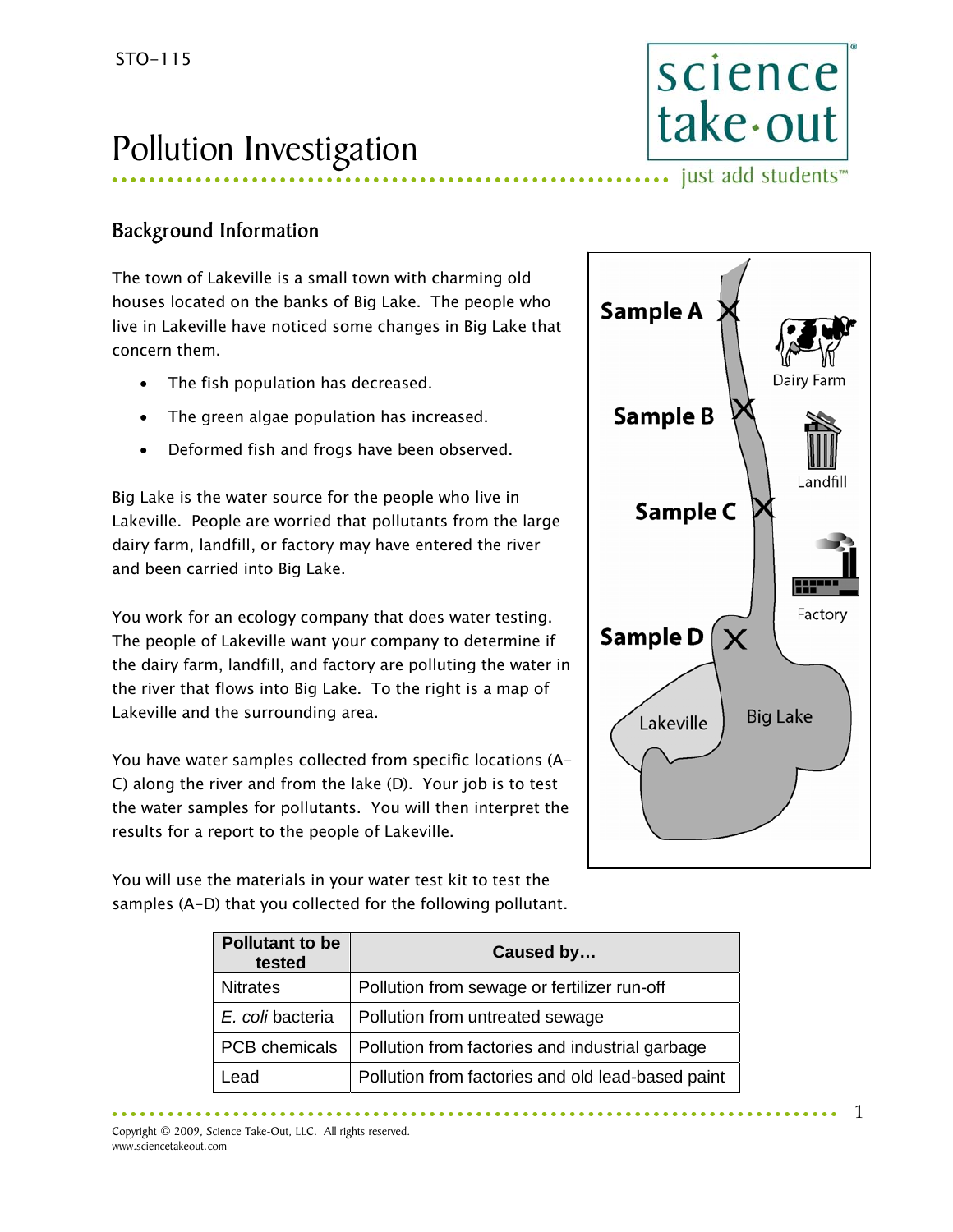#### Part 1: Testing and Interpreting Nitrate Levels

High levels of nitrates may be caused by artificial fertilizers or by nitrogen-rich sewage being washed into rivers, lakes, and aquifers. Nitrates cause an excessive enrichment of the water, leading to a rapid growth of plants such as green algae. Decomposers then feed on the dead green algae and use up a lot of the oxygen in the water. The reduced oxygen content in the water may cause the death of fish and other water animals.

A high level of nitrates in drinking water is harmful to newborn babies, and it is also thought nitrates contribute to stomach cancer, although the evidence for this is unproven.

Read the information on nitrate pollution in the box above.

- 1. Refer to the *Pollutant Testing Procedures* sheet in your kit. Follow the "Testing for Nitrates" instructions to test each of the water samples (A-D) for the presence of nitrates.
- 2. Record the results of your tests in the Water Quality **Report** sheet (on the last page of this packet). Write "Safe" or "Unsafe" in each of the appropriate boxes.

*Hint: You should separate your Water Quality Report from the lab packet so that it is easier to record your data.* 

3. What is the most likely source of the nitrate pollution in the lake? Support your answer with evidence from the test results.

\_\_\_\_\_\_\_\_\_\_\_\_\_\_\_\_\_\_\_\_\_\_\_\_\_\_\_\_\_\_\_\_\_\_\_\_\_\_\_\_\_\_\_\_\_\_\_\_\_\_\_\_\_\_\_\_\_\_\_\_\_\_\_\_\_\_\_\_\_\_\_\_\_ \_\_\_\_\_\_\_\_\_\_\_\_\_\_\_\_\_\_\_\_\_\_\_\_\_\_\_\_\_\_\_\_\_\_\_\_\_\_\_\_\_\_\_\_\_\_\_\_\_\_\_\_\_\_\_\_\_\_\_\_\_\_\_\_\_\_\_\_\_\_\_\_\_

\_\_\_\_\_\_\_\_\_\_\_\_\_\_\_\_\_\_\_\_\_\_\_\_\_\_\_\_\_\_\_\_\_\_\_\_\_\_\_\_\_\_\_\_\_\_\_\_\_\_\_\_\_\_\_\_\_\_\_\_\_\_\_\_\_\_\_\_\_\_\_\_\_ \_\_\_\_\_\_\_\_\_\_\_\_\_\_\_\_\_\_\_\_\_\_\_\_\_\_\_\_\_\_\_\_\_\_\_\_\_\_\_\_\_\_\_\_\_\_\_\_\_\_\_\_\_\_\_\_\_\_\_\_\_\_\_\_\_\_\_\_\_\_\_\_\_

\_\_\_\_\_\_\_\_\_\_\_\_\_\_\_\_\_\_\_\_\_\_\_\_\_\_\_\_\_\_\_\_\_\_\_\_\_\_\_\_\_\_\_\_\_\_\_\_\_\_\_\_\_\_\_\_\_\_\_\_\_\_\_\_\_\_\_\_\_\_\_\_\_ \_\_\_\_\_\_\_\_\_\_\_\_\_\_\_\_\_\_\_\_\_\_\_\_\_\_\_\_\_\_\_\_\_\_\_\_\_\_\_\_\_\_\_\_\_\_\_\_\_\_\_\_\_\_\_\_\_\_\_\_\_\_\_\_\_\_\_\_\_\_\_\_\_

- 4. How does nitrate pollution affect the plant life in the lake?
- 5. How does nitrate pollution lead to the decreased populations of fish in the bay.
- 6. What human health problems that may result from high levels of nitrates in Lakeville's water supply?

\_\_\_\_\_\_\_\_\_\_\_\_\_\_\_\_\_\_\_\_\_\_\_\_\_\_\_\_\_\_\_\_\_\_\_\_\_\_\_\_\_\_\_\_\_\_\_\_\_\_\_\_\_\_\_\_\_\_\_\_\_\_\_\_\_\_\_\_\_\_\_\_\_ \_\_\_\_\_\_\_\_\_\_\_\_\_\_\_\_\_\_\_\_\_\_\_\_\_\_\_\_\_\_\_\_\_\_\_\_\_\_\_\_\_\_\_\_\_\_\_\_\_\_\_\_\_\_\_\_\_\_\_\_\_\_\_\_\_\_\_\_\_\_\_\_\_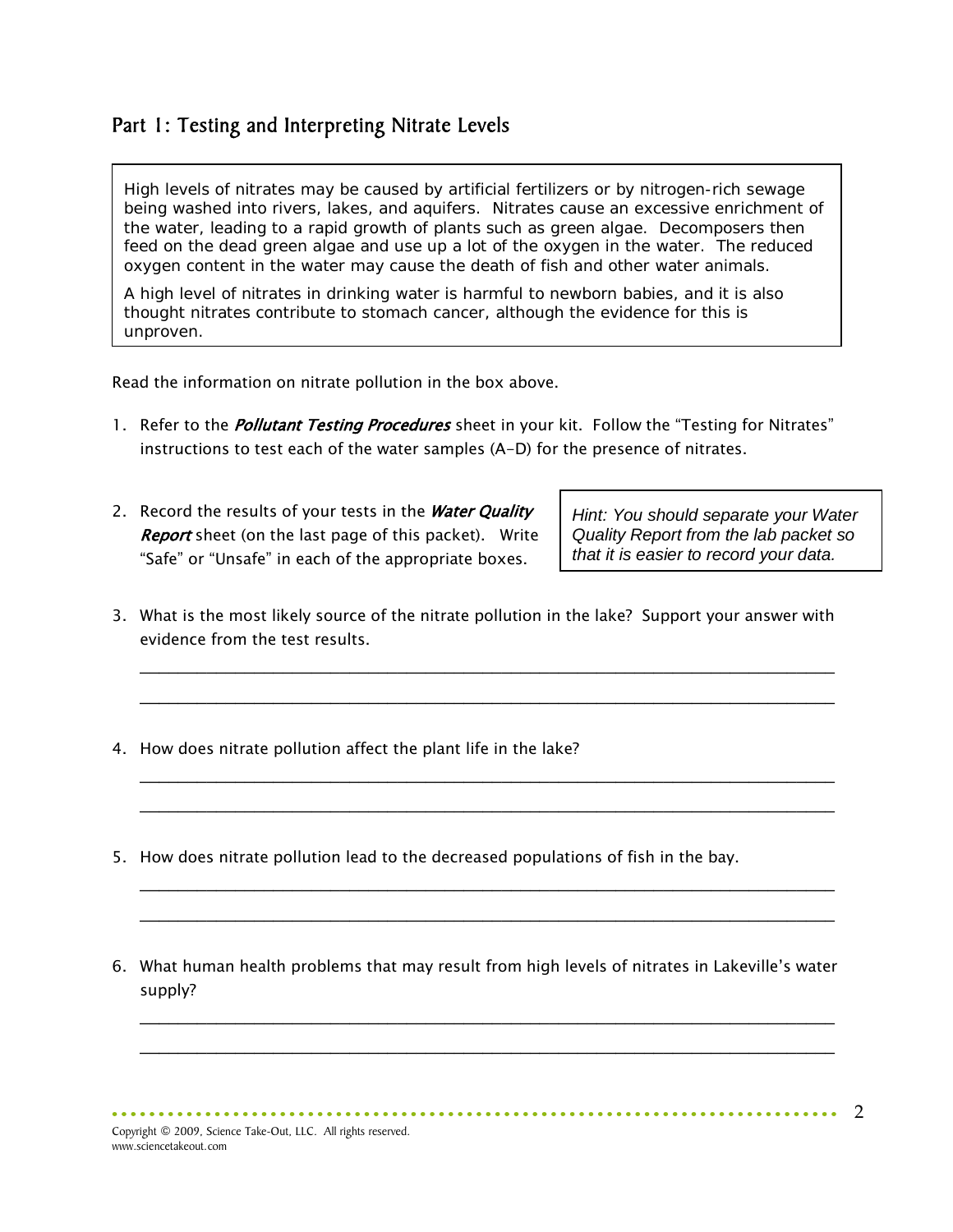#### Part 2: Testing and Interpreting Lead Levels

Lead is a highly toxic metal that has many industrial uses. People are exposed to lead from the air, soil, household dust, food, drinking water and some consumer products. Lead gets in the air from factories, smelters and refineries. Lead can also enter some drinking water systems from old lead pipes or lead solder. Old lead-based paint can be a source of lead exposure in homes that were built before 1978 (when it became illegal for house paint to include lead). Some consumer products and toys that are manufactured in other countries and imported to the United States have been found to contain lead.

Exposure to lead can have serious health impacts, and can even be fatal at high doses. Lead builds up in the body, and exposure to even very low levels can be harmful. There is evidence that lead is especially harmful to infants, young children and pregnant women. Lead can permanently affect children's development, including intellectual and behavioral development. Lead has also been found to cause bone problems in older women.

Read the information on lead pollution in the box above.

- 1. Refer to the *Pollutant Testing Procedures* sheet in your kit. Follow the "Testing for Lead" instructions to test each of the water samples (A-D) for the presence of lead.
- 2. Record the results of your tests in the Water Quality Report sheet. Write "Safe" or "Unsafe" in each of the appropriate boxes.
- 3. Tests have shown that many of the children living in Lakeville have high levels of lead in their blood. What is the most likely source of lead? Support your answer with evidence from the test results.

\_\_\_\_\_\_\_\_\_\_\_\_\_\_\_\_\_\_\_\_\_\_\_\_\_\_\_\_\_\_\_\_\_\_\_\_\_\_\_\_\_\_\_\_\_\_\_\_\_\_\_\_\_\_\_\_\_\_\_\_\_\_\_\_\_\_\_\_\_\_\_\_\_ \_\_\_\_\_\_\_\_\_\_\_\_\_\_\_\_\_\_\_\_\_\_\_\_\_\_\_\_\_\_\_\_\_\_\_\_\_\_\_\_\_\_\_\_\_\_\_\_\_\_\_\_\_\_\_\_\_\_\_\_\_\_\_\_\_\_\_\_\_\_\_\_\_ \_\_\_\_\_\_\_\_\_\_\_\_\_\_\_\_\_\_\_\_\_\_\_\_\_\_\_\_\_\_\_\_\_\_\_\_\_\_\_\_\_\_\_\_\_\_\_\_\_\_\_\_\_\_\_\_\_\_\_\_\_\_\_\_\_\_\_\_\_\_\_\_\_

\_\_\_\_\_\_\_\_\_\_\_\_\_\_\_\_\_\_\_\_\_\_\_\_\_\_\_\_\_\_\_\_\_\_\_\_\_\_\_\_\_\_\_\_\_\_\_\_\_\_\_\_\_\_\_\_\_\_\_\_\_\_\_\_\_\_\_\_\_\_\_\_\_ \_\_\_\_\_\_\_\_\_\_\_\_\_\_\_\_\_\_\_\_\_\_\_\_\_\_\_\_\_\_\_\_\_\_\_\_\_\_\_\_\_\_\_\_\_\_\_\_\_\_\_\_\_\_\_\_\_\_\_\_\_\_\_\_\_\_\_\_\_\_\_\_\_ \_\_\_\_\_\_\_\_\_\_\_\_\_\_\_\_\_\_\_\_\_\_\_\_\_\_\_\_\_\_\_\_\_\_\_\_\_\_\_\_\_\_\_\_\_\_\_\_\_\_\_\_\_\_\_\_\_\_\_\_\_\_\_\_\_\_\_\_\_\_\_\_\_

4. What health problems that may result from high levels of lead in children who live in Lakeville?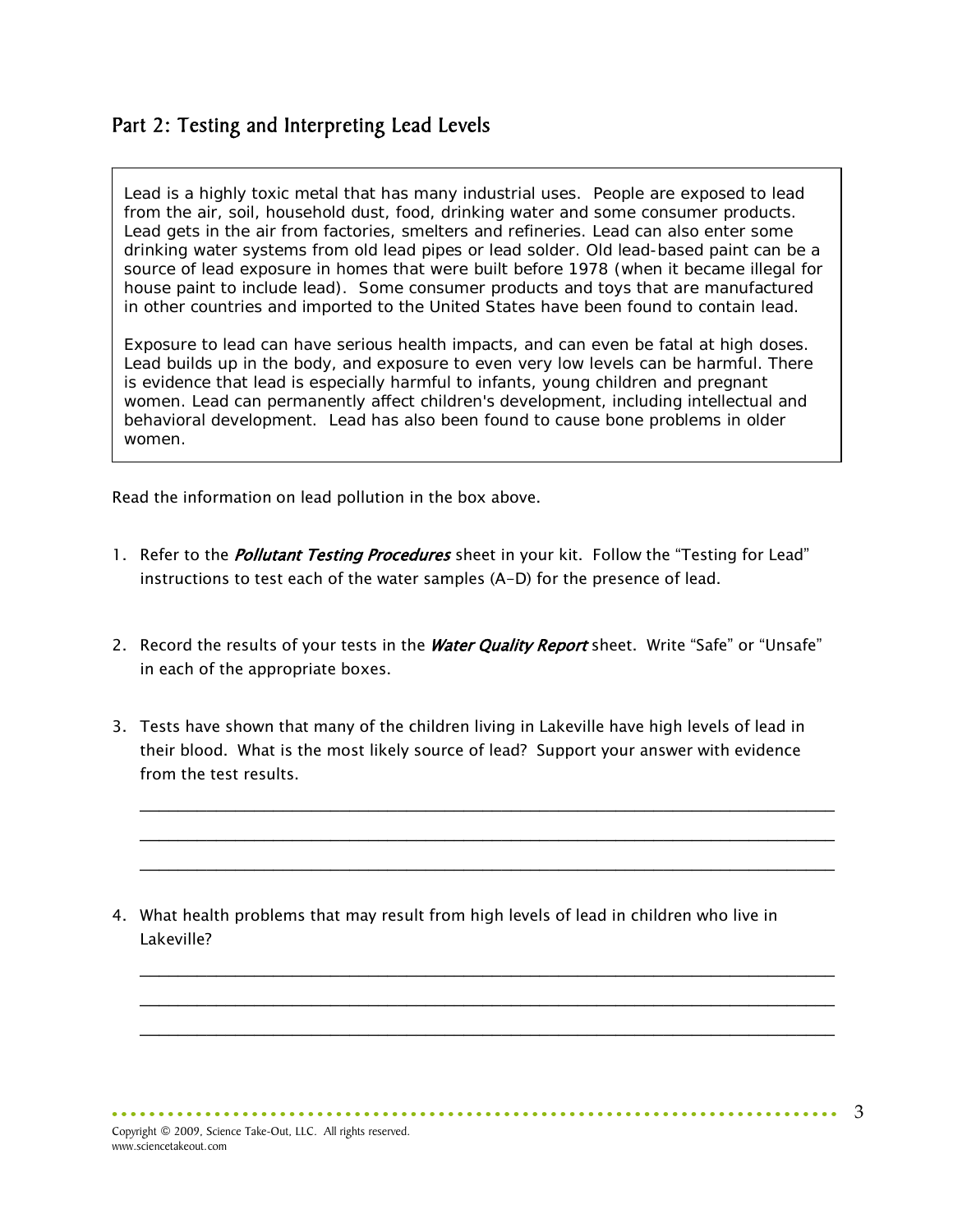#### Part 3: Testing and Interpreting PCBs Levels

PCBs (Polychlorinated Biphenyls) are types of chemicals that were manufactured from 1929 until 1979, when their manufacture was banned. PCBs were used in electrical equipment, paints, plastics, rubber products, pigments, and many other applications. Today, PCBs can still be released into the environment from improper disposal of products made before the use of PCBs was banned. Once in the environment, PCBs do not readily break down and therefore may remain for long periods of time, cycling between air, water, soil and living organisms. PCBs can be absorbed by plants and passed through the food chain to small organisms, fish, and then humans.

PCBs can cause cancer in animals. PCBs have also been shown to cause a number of other serious health effects in animals, including effects on the immune system, reproductive system, nervous system, endocrine system and other health effects. The different health effects of PCBs may be interrelated, as alterations in one system may have significant implications for the other systems of the body.

Read the information on PCB pollution in the box above.

- 1. Refer to the *Pollutant Testing Procedures* sheet in your kit. Follow the "Testing for PCBs" instructions to test each of the water samples (A-D) for the presence of PCBs.
- 2. Record the results of your tests in the Water Quality Report sheet. Write "Safe" or "Unsafe" in each of the appropriate boxes.
- 3. What is the most likely source of PCBs contamination in the lake? Support your answer with evidence from the test results.

\_\_\_\_\_\_\_\_\_\_\_\_\_\_\_\_\_\_\_\_\_\_\_\_\_\_\_\_\_\_\_\_\_\_\_\_\_\_\_\_\_\_\_\_\_\_\_\_\_\_\_\_\_\_\_\_\_\_\_\_\_\_\_\_\_\_\_\_\_\_\_\_\_ \_\_\_\_\_\_\_\_\_\_\_\_\_\_\_\_\_\_\_\_\_\_\_\_\_\_\_\_\_\_\_\_\_\_\_\_\_\_\_\_\_\_\_\_\_\_\_\_\_\_\_\_\_\_\_\_\_\_\_\_\_\_\_\_\_\_\_\_\_\_\_\_\_ \_\_\_\_\_\_\_\_\_\_\_\_\_\_\_\_\_\_\_\_\_\_\_\_\_\_\_\_\_\_\_\_\_\_\_\_\_\_\_\_\_\_\_\_\_\_\_\_\_\_\_\_\_\_\_\_\_\_\_\_\_\_\_\_\_\_\_\_\_\_\_\_\_

4. What health problems that may result from high levels of PCBs in Lakeville's water supply?

\_\_\_\_\_\_\_\_\_\_\_\_\_\_\_\_\_\_\_\_\_\_\_\_\_\_\_\_\_\_\_\_\_\_\_\_\_\_\_\_\_\_\_\_\_\_\_\_\_\_\_\_\_\_\_\_\_\_\_\_\_\_\_\_\_\_\_\_\_\_\_\_\_ \_\_\_\_\_\_\_\_\_\_\_\_\_\_\_\_\_\_\_\_\_\_\_\_\_\_\_\_\_\_\_\_\_\_\_\_\_\_\_\_\_\_\_\_\_\_\_\_\_\_\_\_\_\_\_\_\_\_\_\_\_\_\_\_\_\_\_\_\_\_\_\_\_ \_\_\_\_\_\_\_\_\_\_\_\_\_\_\_\_\_\_\_\_\_\_\_\_\_\_\_\_\_\_\_\_\_\_\_\_\_\_\_\_\_\_\_\_\_\_\_\_\_\_\_\_\_\_\_\_\_\_\_\_\_\_\_\_\_\_\_\_\_\_\_\_\_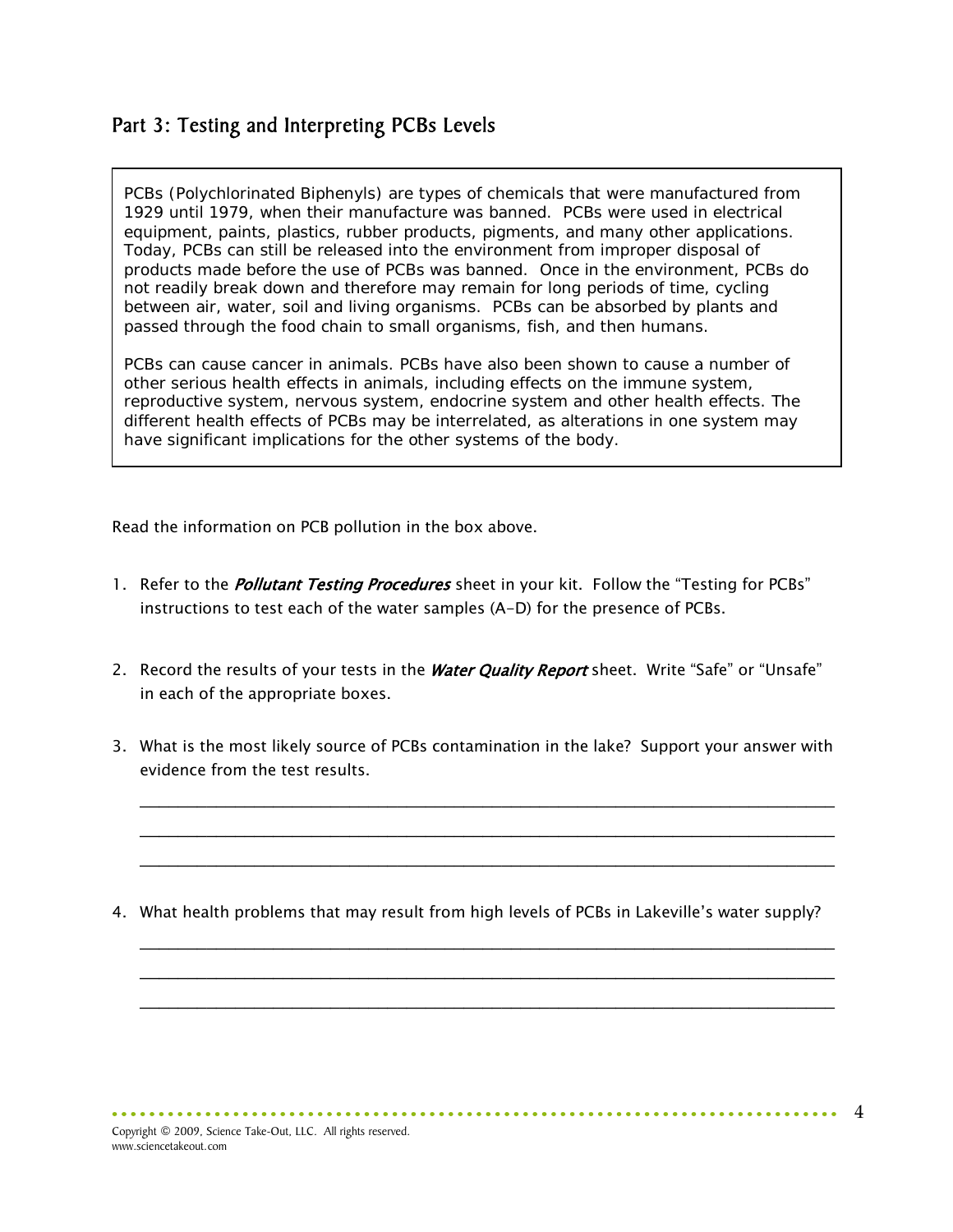#### Part 4: Testing and Interpreting E. coli Bacteria Levels

*E. coli* bacteria are found in the intestines of animals and humans and may get into water as a result of sewage contamination. Most types of *E. coli* bacteria are harmless but some types of *E. coli* are harmful because they cause food poisoning and other gastrointestinal illnesses. If there are high levels of *E. coli* in water it is likely that other harmful types of bacteria are also present in the water.

Read the information on *E. coli* pollution in the box above.

- 1. Refer to the *Pollutant Testing Procedures* sheet in your kit. Follow the "Testing for *E. coli* Bacteria" instructions to test each of the water samples (A-D) for the presence of *E. coli*.
- 2. Record the results of your tests in the Water Quality Report sheet. Write "Safe" or "Unsafe" in each of the appropriate boxes.
- 3. What is the most likely source of *E. coli* contamination in the lake? Support your answer with evidence from the test results.

\_\_\_\_\_\_\_\_\_\_\_\_\_\_\_\_\_\_\_\_\_\_\_\_\_\_\_\_\_\_\_\_\_\_\_\_\_\_\_\_\_\_\_\_\_\_\_\_\_\_\_\_\_\_\_\_\_\_\_\_\_\_\_\_\_\_\_\_\_\_\_\_\_ \_\_\_\_\_\_\_\_\_\_\_\_\_\_\_\_\_\_\_\_\_\_\_\_\_\_\_\_\_\_\_\_\_\_\_\_\_\_\_\_\_\_\_\_\_\_\_\_\_\_\_\_\_\_\_\_\_\_\_\_\_\_\_\_\_\_\_\_\_\_\_\_\_ \_\_\_\_\_\_\_\_\_\_\_\_\_\_\_\_\_\_\_\_\_\_\_\_\_\_\_\_\_\_\_\_\_\_\_\_\_\_\_\_\_\_\_\_\_\_\_\_\_\_\_\_\_\_\_\_\_\_\_\_\_\_\_\_\_\_\_\_\_\_\_\_\_

\_\_\_\_\_\_\_\_\_\_\_\_\_\_\_\_\_\_\_\_\_\_\_\_\_\_\_\_\_\_\_\_\_\_\_\_\_\_\_\_\_\_\_\_\_\_\_\_\_\_\_\_\_\_\_\_\_\_\_\_\_\_\_\_\_\_\_\_\_\_\_\_\_ \_\_\_\_\_\_\_\_\_\_\_\_\_\_\_\_\_\_\_\_\_\_\_\_\_\_\_\_\_\_\_\_\_\_\_\_\_\_\_\_\_\_\_\_\_\_\_\_\_\_\_\_\_\_\_\_\_\_\_\_\_\_\_\_\_\_\_\_\_\_\_\_\_ \_\_\_\_\_\_\_\_\_\_\_\_\_\_\_\_\_\_\_\_\_\_\_\_\_\_\_\_\_\_\_\_\_\_\_\_\_\_\_\_\_\_\_\_\_\_\_\_\_\_\_\_\_\_\_\_\_\_\_\_\_\_\_\_\_\_\_\_\_\_\_\_\_

4. What health problems that may result from *E. coli* in Lakeville's water supply?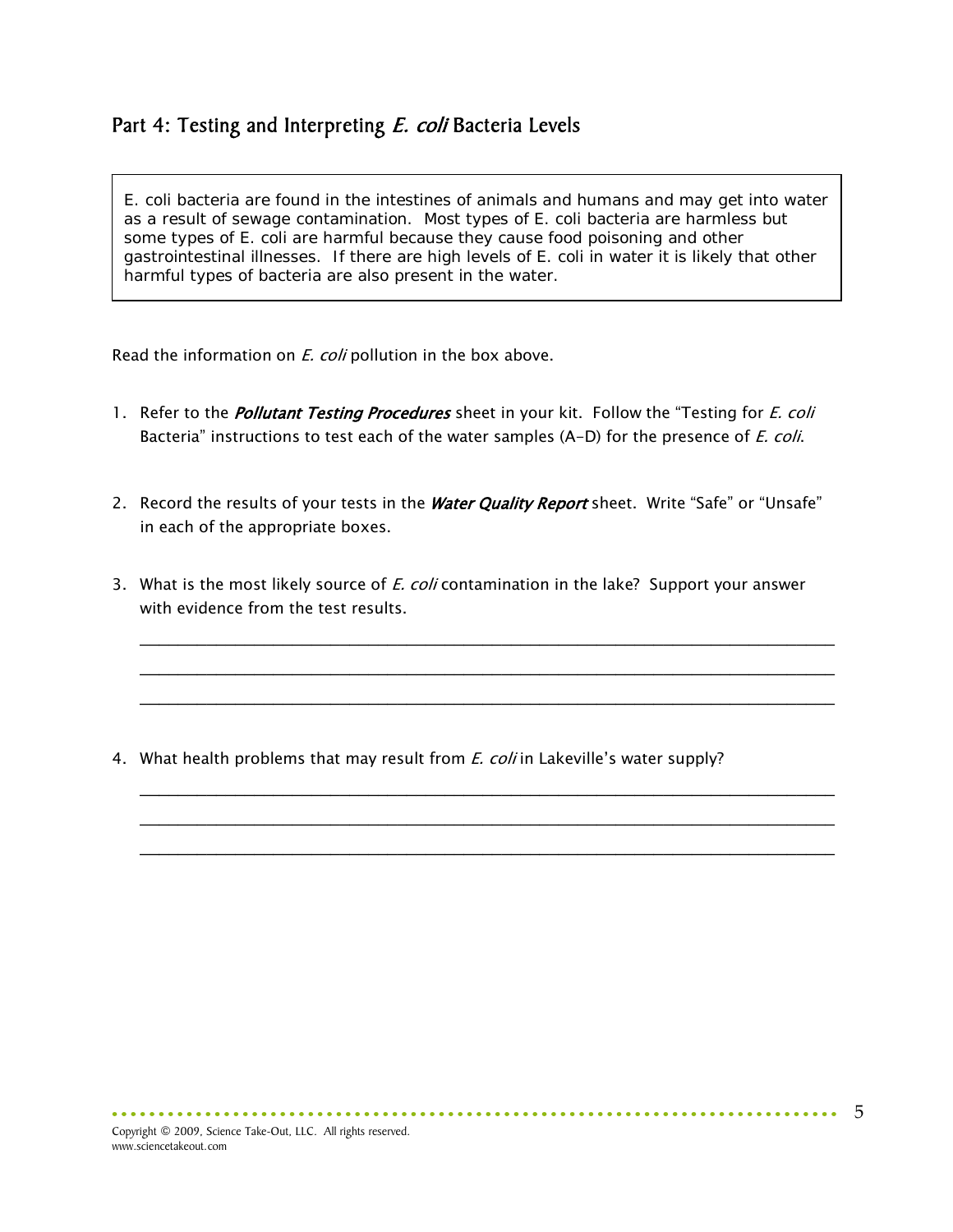### Part 5: Report to the Community

You will be meeting with the Lakeville community members to report on the results of your testing.

- 1. Complete the Water Quality Report by:
	- Identifying the source or sources for each of the pollutants.
	- Recommending at least 2 actions the community could take to improve the safety of their water supply.
- 2. One person asked whether it really is safe to conclude that the factory is not a pollution source. Do you think it is safe to conclude that the factory is not a source of pollution that could threaten the health of people who live in Lakeville? Explain your answer.

\_\_\_\_\_\_\_\_\_\_\_\_\_\_\_\_\_\_\_\_\_\_\_\_\_\_\_\_\_\_\_\_\_\_\_\_\_\_\_\_\_\_\_\_\_\_\_\_\_\_\_\_\_\_\_\_\_\_\_\_\_\_\_\_\_\_\_\_\_\_\_\_\_ \_\_\_\_\_\_\_\_\_\_\_\_\_\_\_\_\_\_\_\_\_\_\_\_\_\_\_\_\_\_\_\_\_\_\_\_\_\_\_\_\_\_\_\_\_\_\_\_\_\_\_\_\_\_\_\_\_\_\_\_\_\_\_\_\_\_\_\_\_\_\_\_\_ \_\_\_\_\_\_\_\_\_\_\_\_\_\_\_\_\_\_\_\_\_\_\_\_\_\_\_\_\_\_\_\_\_\_\_\_\_\_\_\_\_\_\_\_\_\_\_\_\_\_\_\_\_\_\_\_\_\_\_\_\_\_\_\_\_\_\_\_\_\_\_\_\_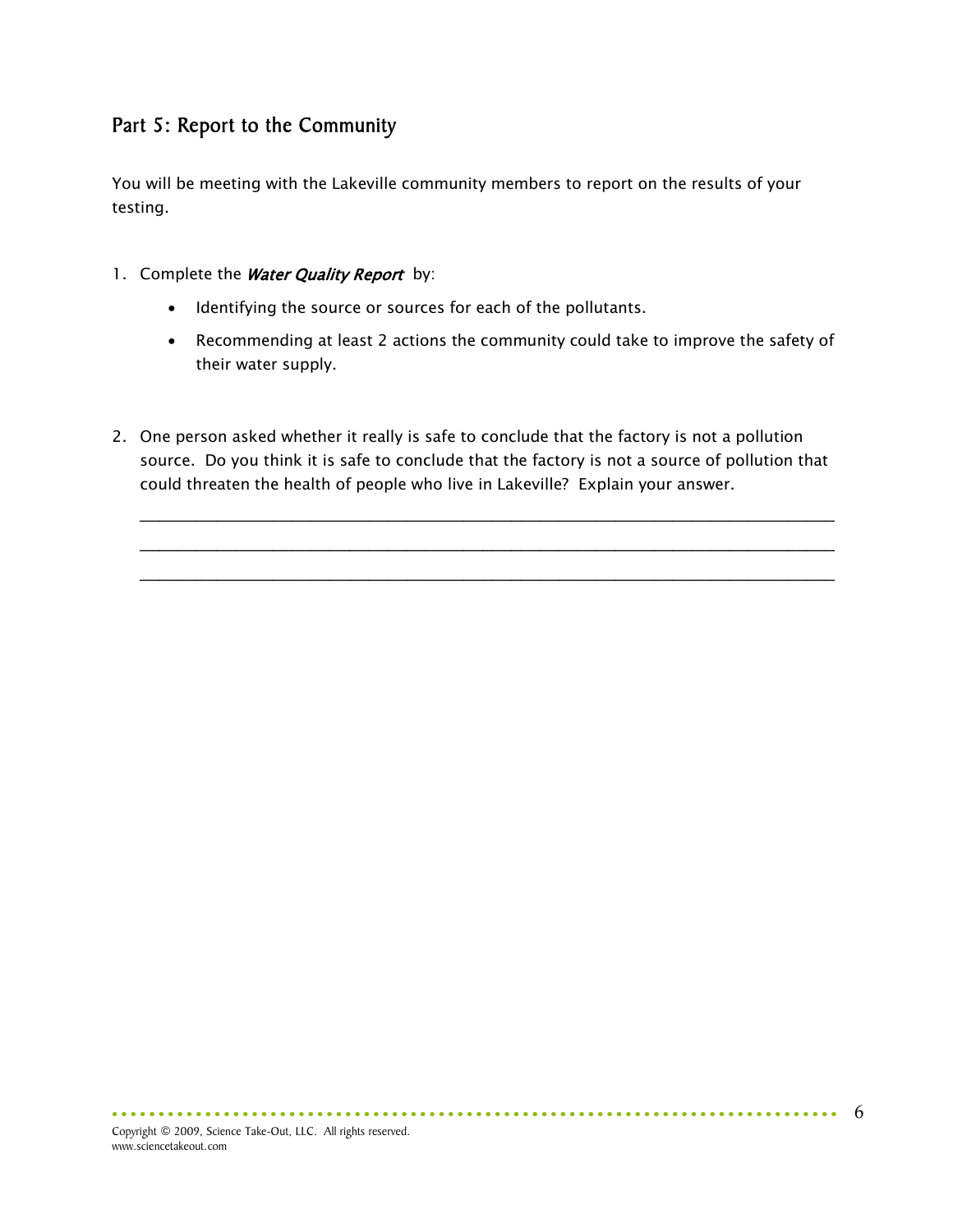| <b>Pollutant</b> | <b>Sample Collected at</b> |               |               |               |  |
|------------------|----------------------------|---------------|---------------|---------------|--|
|                  | <b>Site A</b>              | <b>Site B</b> | <b>Site C</b> | <b>Site D</b> |  |
| <b>Nitrates</b>  |                            |               |               |               |  |
| Lead             |                            |               |               |               |  |
| <b>PCBs</b>      |                            |               |               |               |  |
| E. coli bacteria |                            |               |               |               |  |

#### **Water Quality Report**

Based on the information in the data table and the map, what is the source for each of these pollutants?

- $\bullet$  Nitrates:  $\bullet$
- $\bullet$  Lead:
- PCBs: \_\_\_\_\_\_\_\_\_\_\_\_\_\_\_\_\_\_\_\_\_\_\_\_\_\_\_\_\_\_
- E. coli bacteria: \_\_\_\_\_\_\_\_\_\_\_\_\_\_\_\_\_\_\_\_\_\_\_\_\_\_\_\_\_\_

List two actions that the community could take to reduce their exposure to pollution.





Copyright © 2009, Science Take-Out, LLC. All rights reserved. www.sciencetakeout.com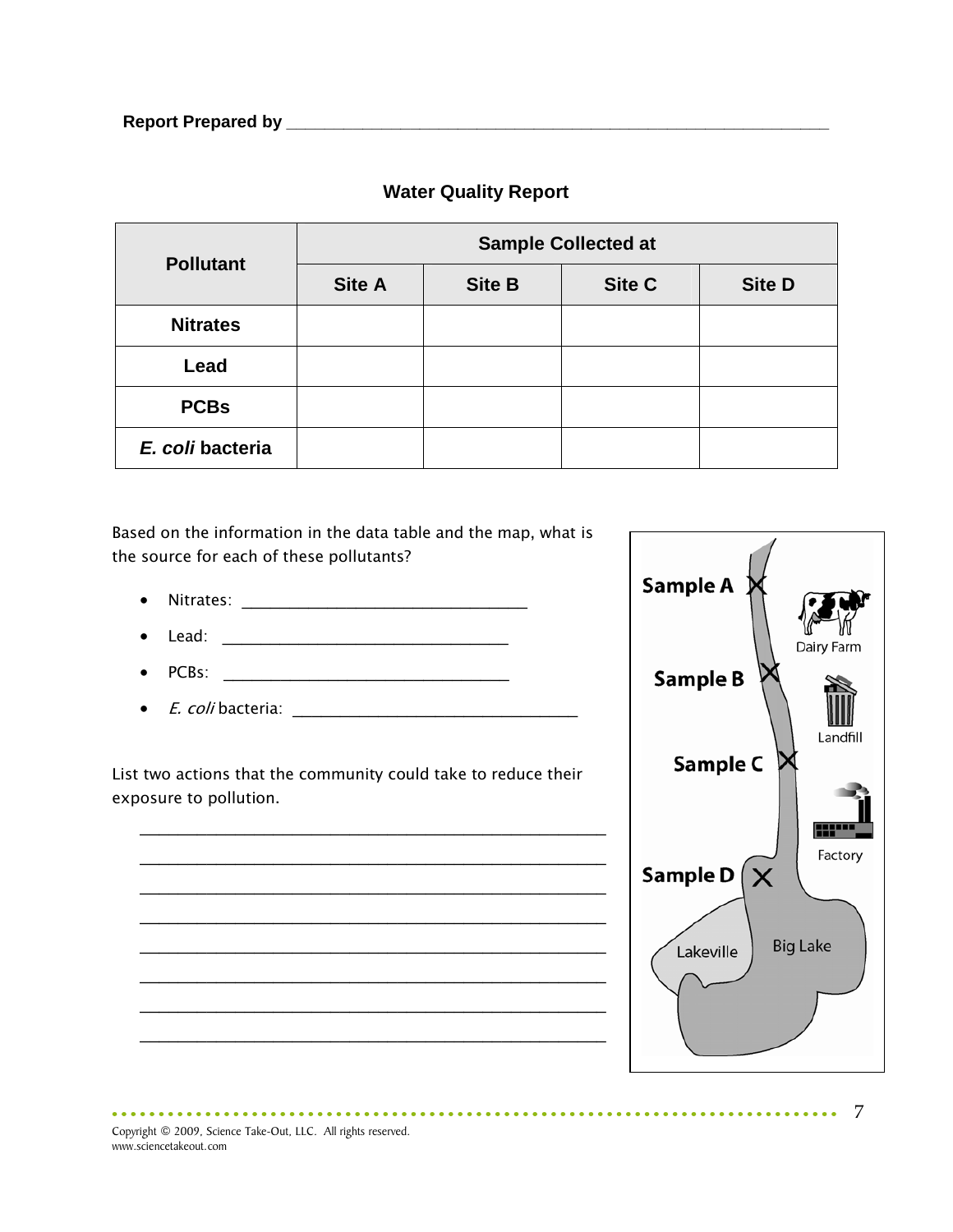### **Pollutant Testing Procedures**

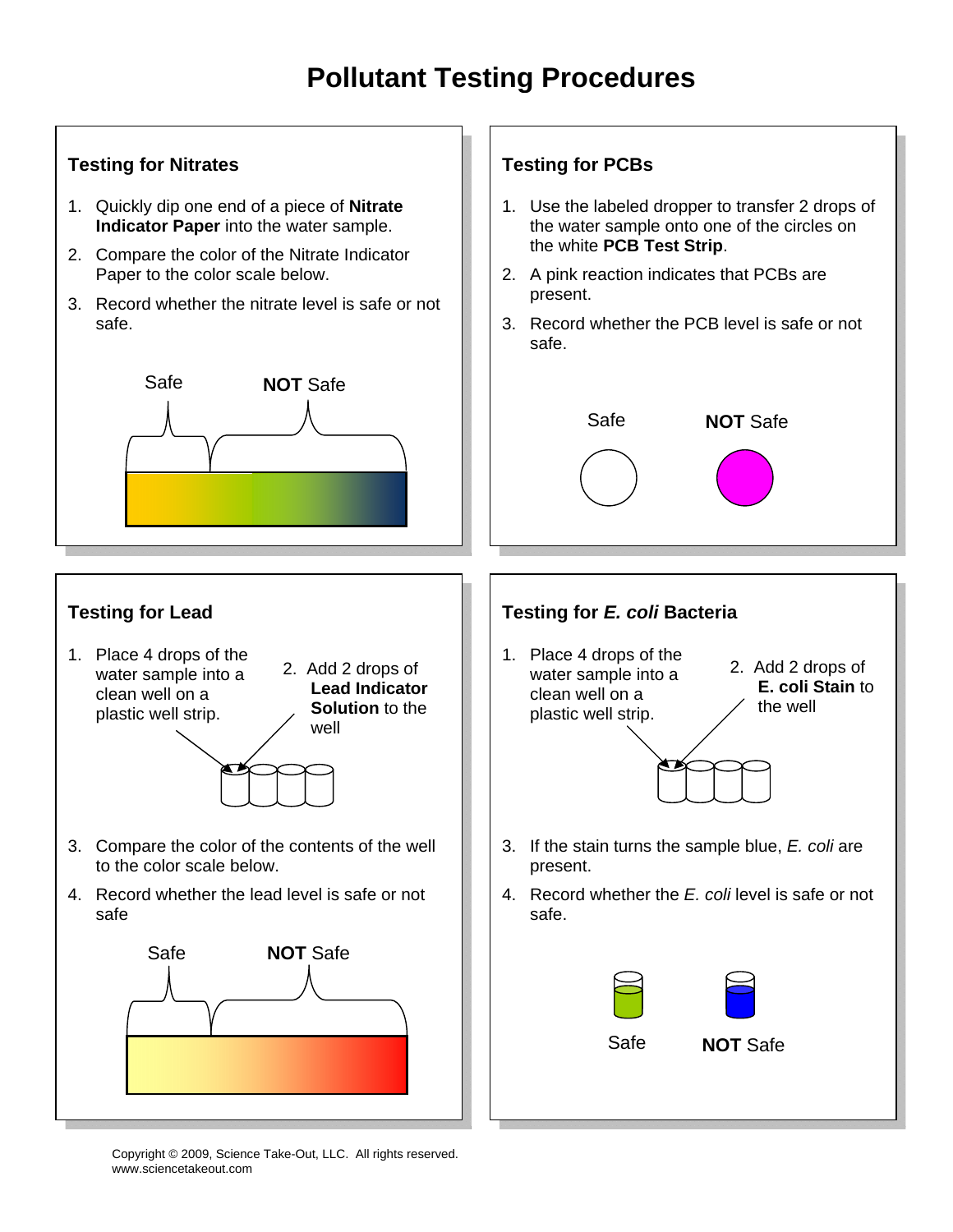# **Testing for E. coli**



#### B  $\boldsymbol{A}$ C. D

## **Testing for Lead**